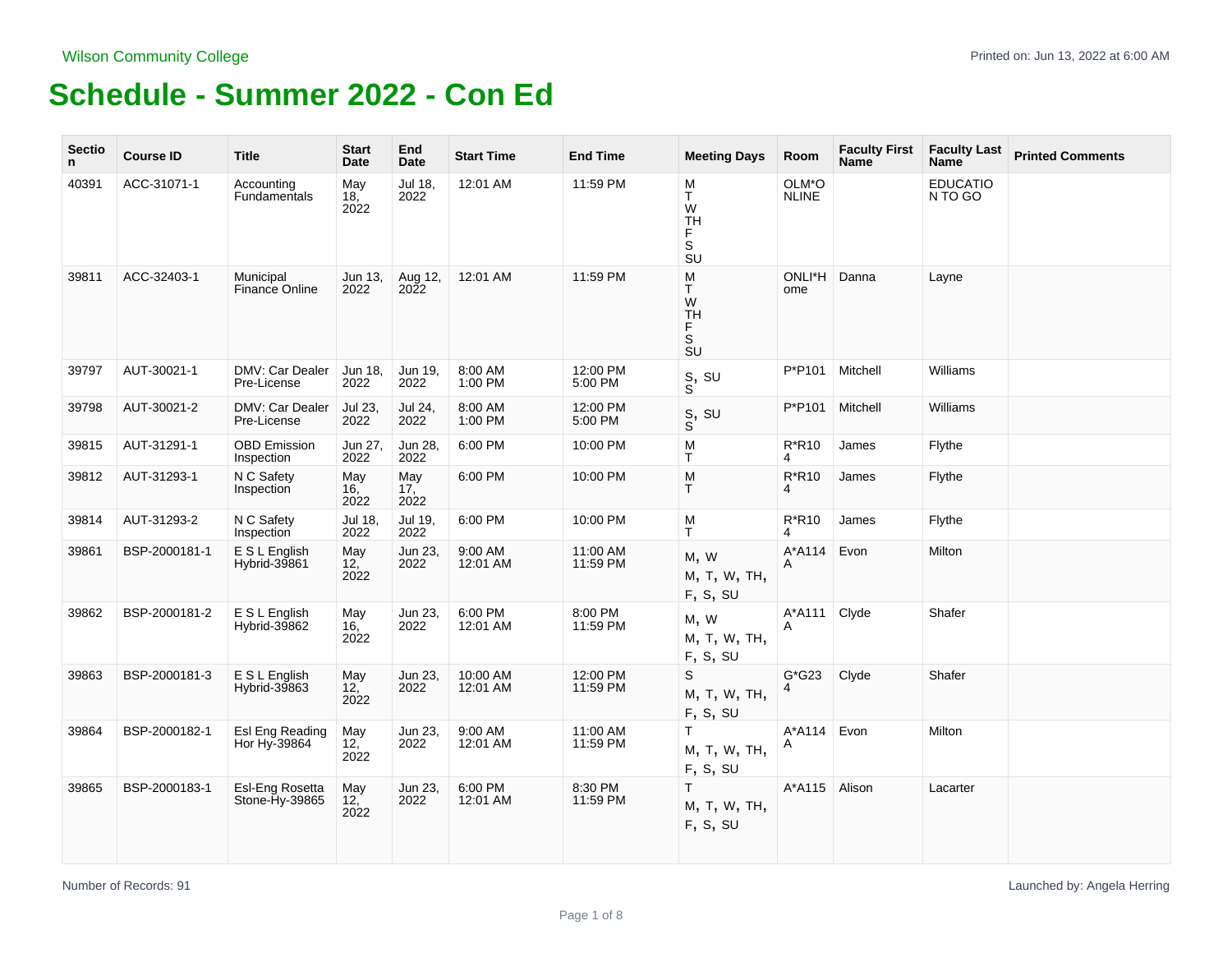| <b>Sectio</b><br>n. | <b>Course ID</b> | Title                                 | <b>Start</b><br>Date           | End<br>Date     | <b>Start Time</b>    | <b>End Time</b>      | <b>Meeting Days Room</b>                                                            |               | <b>Faculty First</b><br><b>Name</b> | <b>Faculty Last</b><br>Name <sup>1</sup> | <b>Printed Comments</b> |
|---------------------|------------------|---------------------------------------|--------------------------------|-----------------|----------------------|----------------------|-------------------------------------------------------------------------------------|---------------|-------------------------------------|------------------------------------------|-------------------------|
| 39857               | BSP-2000213-1    | T C A/A B E<br>Level 1-39857          | May<br>16,<br>2022             | Jun 23,<br>2022 | 8:30 AM              | 10:00 AM             | M<br>T<br>W<br><b>TH</b>                                                            |               | Mary                                | Speight                                  |                         |
| 39858               | BSP-2000213-2    | T C A/A B E<br>Level 1-39858          | May<br>16,<br>2022             | Jun 23,<br>2022 | 10:15 AM             | 11:45 AM             | M<br>T.<br>W<br><b>TH</b>                                                           |               | Mary                                | Speight                                  |                         |
| 39859               | BSP-2000213-3    | T C A/A B E<br>Level 1-39859          | May<br>16,<br>2022             | Jun 23.<br>2022 | 9:00 AM              | 11:30 AM             | M<br>$\top$<br>W                                                                    | A*A116<br>A   | Felisha                             | Daniels                                  |                         |
| 39909               | BSP-200052-1     | Reading &<br>Writing Hy-<br>39909     | May<br>12,<br>2022             | Jun 23,<br>2022 | 6:00 PM<br>12:01 AM  | 8:30 PM<br>11:59 PM  | M, W<br>M, T, W, TH,<br>F, S, SU                                                    | A*A118        | Scott                               | Galich                                   |                         |
| 39928               | BSP-200055-1     | <b>High School</b><br>Equiv Nt1-39928 | May<br>11,<br>2022             | Jun 23,<br>2022 | 12:01 AM             | 11:59 PM             | M<br>T<br>W<br><b>TH</b><br>$_{\rm S}^{\rm F}$<br>$\overline{\mathsf{S}}\mathsf{U}$ | ONLI*H<br>ome | Meecha                              | Jackson                                  |                         |
| 39856               | BSP-200057-1     | A H S High<br>School Lab-Hy-<br>39856 | May<br>16.<br>2022             | Jun 23,<br>2022 | 10:00 AM<br>12:01 AM | 12:00 PM<br>11:59 PM | M, T, W, TH<br>M, T, W, TH,<br>F, S, SU                                             | A*A117 Trudy  |                                     | Watson                                   |                         |
| 39910               | BSP-200058-1     | Science Hybrid-<br>39910              | May<br>13,<br>2022             | Jun 23,<br>2022 | 9:00 AM<br>12:01 AM  | 10:30 AM<br>11:59 PM | TH<br>M, T, W, TH,<br>F, S, SU                                                      | A*A118        | Meecha                              | Jackson                                  |                         |
| 39911               | BSP-200058-2     | Science Hybrid-<br>39911              | May<br>19 <sub>1</sub><br>2022 | Jun 23,<br>2022 | 10:30 AM<br>12:01 AM | 12:00 PM<br>11:59 PM | <b>TH</b><br>M, T, W, TH,<br>F, S, SU                                               | A*A118        | Meecha                              | Jackson                                  |                         |
| 39912               | BSP-200061-1     | <b>Social Studies</b><br>Hy-39912     | May<br>13,<br>2022             | Jun 23,<br>2022 | 9:00 AM<br>12:01 AM  | 10:30 AM<br>11:59 PM | TH.<br>M, T, W, TH,<br>F, S, SU                                                     | A*A114<br>A   | Meecha                              | Jackson                                  |                         |
| 39913               | BSP-200061-2     | <b>Social Studies</b><br>Hy-39913     | May<br>13,<br>2022             | Jun 23,<br>2022 | 10:30 AM<br>12:01 AM | 12:00 PM<br>11:59 PM | TH.<br>M, T, W, TH,<br>F, S, SU                                                     | A*A114<br>A   | Meecha                              | Jackson                                  |                         |
| 39869               | BSP-200067-1     | Hs Equiv in<br>Community-<br>39869    | May<br>16,<br>2022             | Jun 23,<br>2022 | 12:01 AM             | 11:59 PM             | M<br>T<br>W<br><b>TH</b><br>F<br>$\overline{\mathbf{s}}$<br>$\overline{S}U$         | ome           | ONLI*H   Marjorie                   | Norfleet                                 |                         |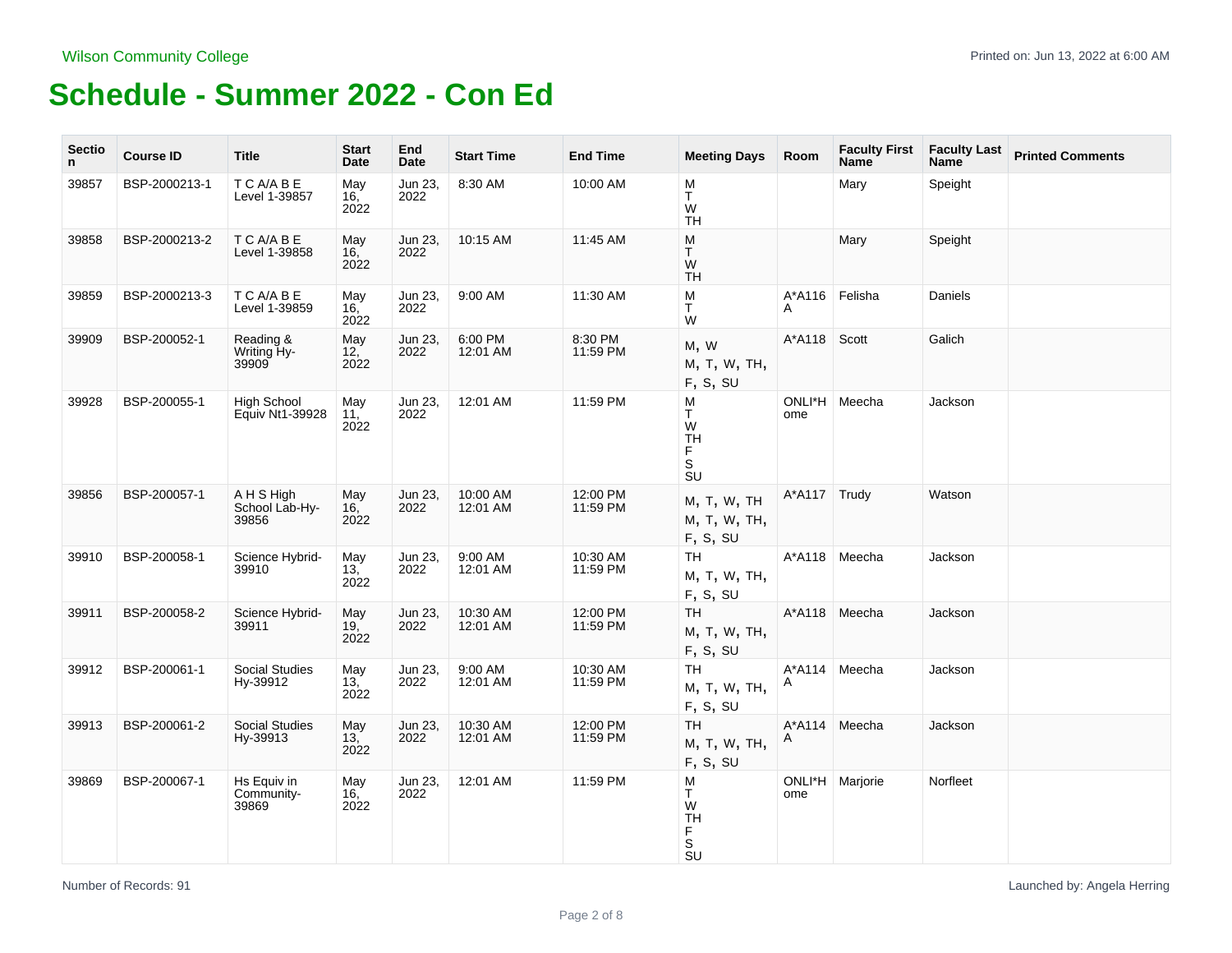| <b>Sectio</b><br>n. | <b>Course ID</b> | <b>Title</b>                          | <b>Start</b><br>Date           | End<br>Date     | <b>Start Time</b>    | <b>End Time</b>      | <b>Meeting Days</b>                                                       | Room           | <b>Faculty First</b><br><b>Name</b> | <b>Faculty Last</b><br><b>Name</b> | <b>Printed Comments</b> |
|---------------------|------------------|---------------------------------------|--------------------------------|-----------------|----------------------|----------------------|---------------------------------------------------------------------------|----------------|-------------------------------------|------------------------------------|-------------------------|
| 39906               | BSP-200069-1     | Math Hybrid-<br>39906                 | May<br>17,<br>2022             | Jun 23,<br>2022 | 6:00 PM<br>12:01 AM  | 8:30 PM<br>11:59 PM  | T, TH<br>M, T, W, TH,<br>F, S, SU                                         | A*A118         | Cedrick                             | <b>Brown</b>                       |                         |
| 39855               | BSP-200071-1     | A B E Study Nt-<br>39855              | May<br>13,<br>2022             | Jun 23,<br>2022 | 12:01 AM             | 11:59 PM             | M<br>T.<br>W<br><b>TH</b><br>$_{\rm S}^{\rm F}$<br>$\overline{\text{SU}}$ | ONLI*H<br>ome  | Kimberly                            | <b>Hutchens</b>                    | Learning Upgrade        |
| 39867               | BSP-200072-1     | C C R Tutoring<br>Lab-39867           | May<br>12,<br>2022             | Jun 23,<br>2022 | 1:30 PM<br>12:01 AM  | 3:30 PM<br>11:59 PM  | M, T, W, TH<br>M, T, W, TH,<br>F, S, SU                                   | A*A111<br>B    | Timothy                             | Winks                              |                         |
| 39866               | BSP-200073-1     | Math-39866                            | May<br>16,<br>2022             | Jun 23,<br>2022 | 11:00 AM<br>12:01 AM | 1:00 PM<br>11:59 PM  | M, T, W<br>M, T, W, TH,<br>F, S, SU                                       | A*A111<br>B    | Timothy                             | Winks                              |                         |
| 39870               | BSP-200073-2     | Math Hybrid-<br>39870                 | May<br>12,<br>2022             | Jun 23,<br>2022 | 9:00 AM<br>12:01 AM  | 11:00 AM<br>11:59 PM | M, T, W<br>M, T, W, TH,<br>F, S, SU                                       |                | A*A115   Kimberly                   | <b>Hutchens</b>                    |                         |
| 39872               | BSP-200073-3     | Math Hybrid-<br>39872                 | May<br>12, 2022                | Jun 23,<br>2022 | 1:00 PM<br>12:01 AM  | 3:00 PM<br>11:59 PM  | M, T, W<br>M, T, W, TH,<br>F, S, SU                                       |                | A*A115   Kimberly                   | <b>Hutchens</b>                    |                         |
| 39907               | BSP-200075-1     | Reading Hybrid-<br>39907              | May<br>12,<br>2022             | Jun 23,<br>2022 | 8:45 AM<br>12:01 AM  | 10:45 AM<br>11:59 PM | M, T, W<br>M, T, W, TH,<br>F, S, SU                                       | A*A118         | Amanda                              | Jackson                            |                         |
| 39908               | BSP-200075-2     | Reading Hybrid-<br>39908              | May<br>12 <sup>7</sup><br>2022 | Jun 23,<br>2022 | 11:00 AM<br>12:01 AM | 1:00 PM<br>11:59 PM  | M, T, W<br>M, T, W, TH,<br>F, S, SU                                       | A*A118         | Amanda                              | Jackson                            |                         |
| 39860               | BSP-40021-1      | English<br>Transition-39860           | May<br>16,<br>2022             | Jun 23,<br>2022 | 9:00 AM<br>12:01 AM  | 12:00 PM<br>11:59 PM | M, W<br>M, T, W, TH,<br>F, S, SU                                          | A*A112 Felissa |                                     | <b>Battle</b>                      |                         |
| 40432               | BSP-40101-1      | <b>Digital Skills</b><br>Hybrid-40432 | May<br>19,<br>2022             | Jun 23,<br>2022 | 9:00 AM<br>12:01 AM  | 12:00 PM<br>11:59 PM | TH<br>M, T, W, TH,<br>F, S, SU                                            | A*A111<br>A    | Mary                                | McClain                            |                         |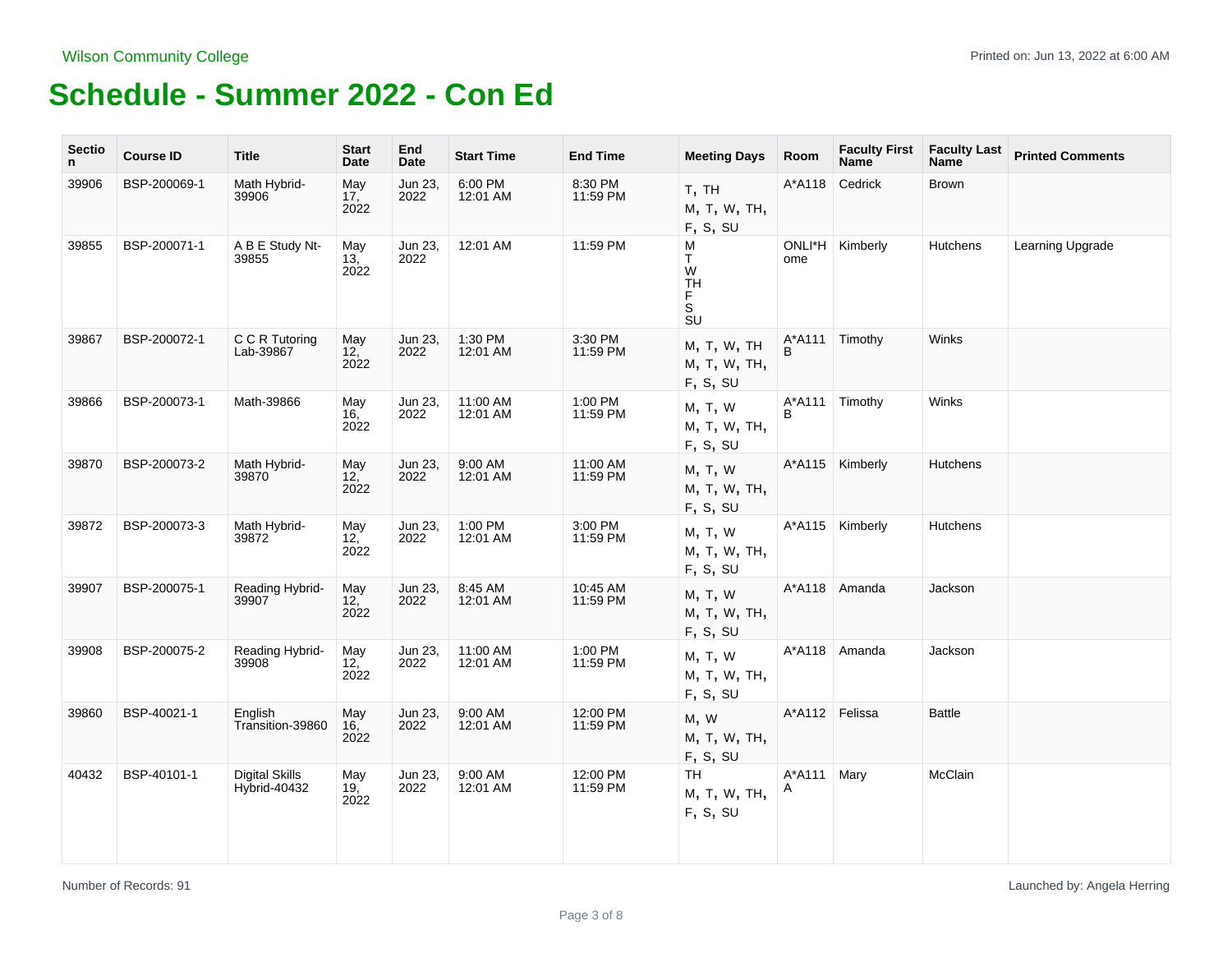| <b>Sectio</b><br>n. | <b>Course ID</b> | <b>Title</b>                             | <b>Start</b><br>Date           | End<br>Date                    | <b>Start Time</b>   | <b>End Time</b>     | <b>Meeting Days</b>                                                                                                                                       | Room          | <b>Faculty First</b><br><b>Name</b> | <b>Faculty Last</b><br><b>Name</b> | <b>Printed Comments</b> |
|---------------------|------------------|------------------------------------------|--------------------------------|--------------------------------|---------------------|---------------------|-----------------------------------------------------------------------------------------------------------------------------------------------------------|---------------|-------------------------------------|------------------------------------|-------------------------|
| 39915               | BSP-40111-2      | Digital<br>Applications Hy-<br>39915     | May<br>19,<br>2022             | Jun 23,<br>2022                | 6:00 PM<br>12:01 AM | 8:00 PM<br>11:59 PM | <b>TH</b><br>M, T, W, TH,<br>F, S, SU                                                                                                                     | A*A111<br>A   | Alison                              | Lacarter                           |                         |
| 39824               | BTC-32002-1      | Biowork:<br>Process Tech<br>Online       | May<br>16,<br>2022             | Aug 12,<br>2022                | 12:01 AM            | 11:59 PM            | M<br>T.<br>W<br><b>TH</b><br>F<br>$\overline{\mathbf{s}}$<br><b>SU</b>                                                                                    | ONLI*H<br>ome | Stephanie                           | Winstead                           |                         |
| 40449               | CET-31007-1      | Introduction to<br>Pc Security           | May<br>18,<br>2022             | Jul 18,<br>2022                | 12:01 AM            | 11:59 PM            | M<br>T.<br>W<br><b>TH</b><br>F<br>$\mathbb S$<br><b>SU</b>                                                                                                | ONLI*H<br>ome |                                     | <b>EDUCATIO</b><br>N TO GO         |                         |
| 39894               | COM-37112-1      | Keys to Effective<br>Comm.               | Mar 16,<br>2022                | May<br>16,<br>2022             | 12:01 AM            | 11:59 PM            | M<br>T<br>W<br><b>TH</b><br>F<br>$\overline{\mathbf{s}}$<br>SU                                                                                            | ONLI*H<br>ome |                                     | <b>EDUCATIO</b><br>N TO GO         |                         |
| 39895               | CSC-31101-1      | Introduction to<br>SQL                   | Mar 16,<br>2022                | May<br>16,<br>2022             | 12:01 AM            | 11:59 PM            | $\mathsf{M}% _{T}=\mathsf{M}_{T}\!\left( a,b\right) ,\ \mathsf{M}_{T}=\mathsf{M}_{T}\!\left( a,b\right) ,$<br>T.<br>W<br><b>TH</b><br>F<br>S<br><b>SU</b> | ONLI*H<br>ome |                                     | <b>EDUCATIO</b><br>N TO GO         |                         |
| 39265               | CSP-4000107-1    | Alive @25                                | Jun 1,<br>2022                 | Jun 1,<br>2022                 | 5:30 PM             | 9:30 PM             | W                                                                                                                                                         | P*P102        | Ben                                 | Mercer                             |                         |
| 39266               | CSP-4000107-2    | Alive @25                                | Jul 6,<br>2022                 | Jul 6,<br>2022                 | 5:30 PM             | 9:30 PM             | W                                                                                                                                                         | P*P102        | Ben                                 | Mercer                             |                         |
| 39267               | CSP-4000107-3    | Alive @25                                | Aug 3,<br>2022                 | Aug 3,<br>2022                 | 5:30 PM             | 9:30 PM             | W                                                                                                                                                         | P*P102        | Ben                                 | Mercer                             |                         |
| 39838               | CSP-4000123-1    | Colour It<br>Abstract                    | May<br>23,<br>2022             | Aug 8,<br>$20\tilde{2}2$       | 1:00 PM             | 4:00 PM             | M                                                                                                                                                         | $G*G10$<br>0  | Clara                               | Daughtridge                        |                         |
| 39887               | CSP-4000153-1    | Defensive Driver<br>Course (8 Hrs        | Jun 1,<br>2022                 | Jun 1,<br>2022                 | 8:00 AM<br>1:00 PM  | 12:00 PM<br>5:00 PM | W<br>W                                                                                                                                                    | P*P102        | Reginald                            | Mitchell                           |                         |
| 39888               | CSP-4000153-2    | Defensive Driver<br>Course (8 Hrs        | Jul 27,<br>2022                | Jul 27,<br>2022                | 8:00 AM<br>1:00 PM  | 12:00 PM<br>5:00 PM | W<br>W                                                                                                                                                    | P*P102        | Reginald                            | Mitchell                           |                         |
| 39883               | CSP-4000154-1    | <b>Defensive Driver</b><br>Course (4 Hrs | May<br>31 <sub>1</sub><br>2022 | May<br>31 <sub>1</sub><br>2022 | 8:00 AM             | 12:00 PM            | Τ                                                                                                                                                         | P*P102 David  |                                     | Moody                              |                         |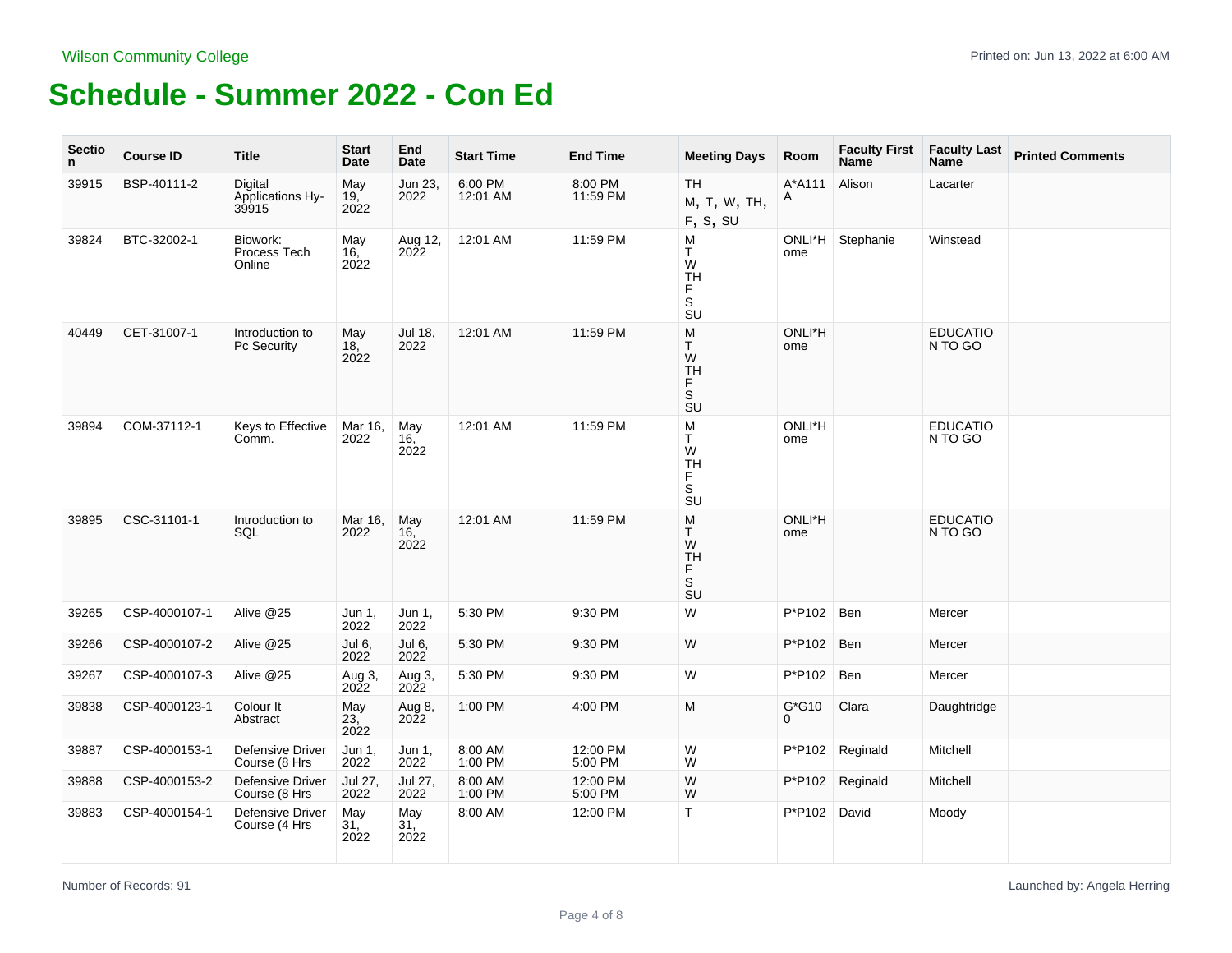| <b>Sectio</b><br>n. | <b>Course ID</b> | <b>Title</b>                                       | <b>Start</b><br>Date           | End<br>Date            | <b>Start Time</b>             | <b>End Time</b>                 | <b>Meeting Days</b>                                   | Room                       | <b>Faculty First</b><br><b>Name</b> | <b>Faculty Last</b><br><b>Name</b> | <b>Printed Comments</b> |
|---------------------|------------------|----------------------------------------------------|--------------------------------|------------------------|-------------------------------|---------------------------------|-------------------------------------------------------|----------------------------|-------------------------------------|------------------------------------|-------------------------|
| 39884               | CSP-4000154-2    | <b>Defensive Driver</b><br>Course (4 Hrs           | Jul 26,<br>2022                | Jul 26,<br>2022        | 8:00 AM                       | 12:00 PM                        | T.                                                    | P*P102                     | Reginald                            | Mitchell                           |                         |
| 39839               | CSP-400036-1     | Oil & Acrylic                                      | May<br>17,<br>2022             | Jul 19,<br>2022        | 1:00 PM                       | 4:00 PM                         | T.                                                    | $G*G10$<br>0               | Steve                               | Benton                             |                         |
| 39840               | CSP-400036-2     | Oil & Acrylic                                      | May<br>19 <sub>1</sub><br>2022 | Jul 21,<br>2022        | 1:00 PM                       | 4:00 PM                         | TH                                                    | $G*G10$<br>0               | Steve                               | Benton                             |                         |
| 39836               | CSP-400040-1     | Quilting for<br><b>Beginners</b>                   | May<br>23, 2022                | Aug 8,<br>2022         | 10:00 AM                      | 12:00 PM                        | M                                                     | A*A103<br>A                | Dawn                                | Hendrix                            |                         |
| 39834               | CSP-400052-1     | Knitting for Fun<br>101                            | May<br>$17,^{\degree}$<br>2022 | Jul 19,<br>2022        | 6:30 PM                       | 9:00 PM                         | T.                                                    | $C^*C10$                   | Kathleen                            | Wall                               |                         |
| 40335               | EDU-300140-1     | Working<br><b>Success</b><br>w/Disabled St         | Apr 13,<br>2022                | Jun 13,<br>2022        | 12:01 AM                      | 11:59 PM                        | M<br>T.<br>W<br>TH<br>$_{\rm S}^{\rm F}$<br><b>SU</b> | OLM*O<br><b>NLINE</b>      |                                     | <b>EDUCATIO</b><br>N TO GO         |                         |
| 39802               | EDU-300151-1     | Effective<br><b>Teacher Trng</b><br><b>Blended</b> | Jul 11,<br>2022                | Aug 12,<br>2022        | 5:30 PM<br>12:01 AM           | 8:30 PM<br>11:59 PM             | M<br>M, T, W, TH,<br>F, S, SU                         | $A^*A112$ E.               |                                     | Jones                              |                         |
| 39826               | ELC-301614-1     | Changes to 2017<br><b>Electrical Cod</b>           | Jun 18,<br>2022                | Jun 18,<br>2022        | 8:00 AM<br>1:00 PM            | 12:00 PM<br>5:00 PM             | $_{\rm S}^{\rm S}$                                    | P*P102                     | Milton                              | Jones                              |                         |
| 40455               | HEO-31001-1      | Backhoe<br>Operator                                | Jun 15,<br>2022                | Jun 16,<br>2022        | 8:00 AM<br>8:00 AM<br>1:00 PM | 12:00 PM<br>12:00 PM<br>5:00 PM | W<br><b>TH</b><br>W, TH                               | $E*E101$                   | Kimberly                            | <b>Barnes</b>                      |                         |
| 39828               | HOS-30721-2      | ServSafe Food<br>Service                           | Jun 18,<br>2022                | Jun 25,<br>2022        | 9:00 AM<br>1:30 PM            | 12:30 PM<br>5:00 PM             | $\mathbb S$<br>$\mathbb S$                            | $E*E101$                   | Robert                              | Carver                             |                         |
| 39829               | HOS-30721-3      | ServSafe Food<br>Service                           | Jul 23,<br>2022                | Jul 30,<br>2022        | 9:00 AM<br>1:30 PM            | 12:30 PM<br>5:00 PM             | $_{\rm S}^{\rm S}$                                    | E*E101                     | Robert                              | Carver                             |                         |
| 39832               | HRD-300228-1     | Employability<br>Lab                               | May<br>17,<br>2022             | Aug 11,<br>2022        | 5:30 PM                       | 8:30 PM                         | $\mathsf T$<br><b>TH</b>                              | $D^*D10$<br>$\overline{2}$ | Gretchen                            | McKeithan                          |                         |
| 40331               | HRD-40001-1      | Human Service<br>Exploration:DSS                   | Jun 7,<br>2022                 | Jul 26,<br>2022        | 5:30 PM                       | 8:30 PM                         | $\mathsf T$<br><b>TH</b>                              | $A^*A112$                  | Tondra                              | Talley                             |                         |
| 39851               | MLA-30223-1      | Phlebotomy                                         | May<br>16,<br>2022             | Aug 10,<br><b>2022</b> | 5:00 PM<br>5:00 PM<br>5:00 PM | 9:00 PM<br>9:00 PM<br>9:00 PM   | M, W<br>$\frac{1}{T}$                                 | $G*G11$<br>9               | Andrea                              | Ezzell                             |                         |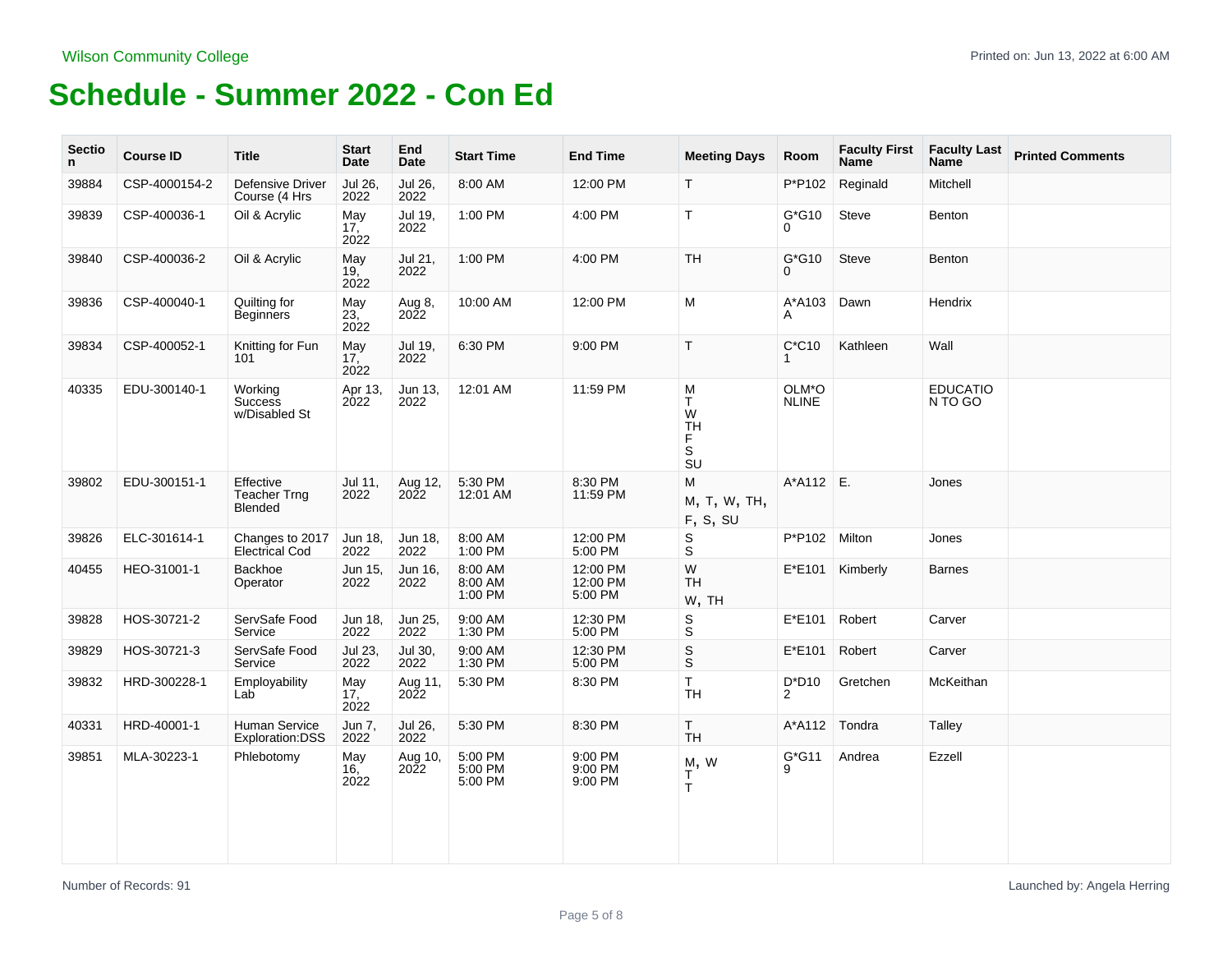| <b>Sectio</b><br>n. | <b>Course ID</b> | <b>Title</b>                                | <b>Start</b><br>Date | End<br>Date               | <b>Start Time</b>  | <b>End Time</b>     | <b>Meeting Days</b>                                                                                                                                       | Room                                | <b>Faculty First</b><br><b>Name</b> | <b>Faculty Last</b><br>Name <sup>®</sup> | <b>Printed Comments</b> |
|---------------------|------------------|---------------------------------------------|----------------------|---------------------------|--------------------|---------------------|-----------------------------------------------------------------------------------------------------------------------------------------------------------|-------------------------------------|-------------------------------------|------------------------------------------|-------------------------|
| 39897               | MLS-380812-1     | Mastery of<br><b>Business</b><br>Fundamenta | Mar 16,<br>2022      | May<br>16,<br>2022        | 12:01 AM           | 11:59 PM            | M<br>T<br>W<br><b>TH</b><br>F<br>$\overline{\mathbf{s}}$<br>SU                                                                                            | ONLI*H<br>ome                       |                                     | <b>EDUCATIO</b><br>N TO GO               |                         |
| 40451               | MLS-38086-1      | <b>Total Quality</b><br><b>Fundamentals</b> | May<br>18,<br>2022   | Jul 18.<br>2022           | 12:01 AM           | 11:59 PM            | $\sf M$<br>T<br>${\sf W}$<br><b>TH</b><br>F<br>S<br><b>SU</b>                                                                                             | ONLI*H<br>ome                       |                                     | <b>EDUCATIO</b><br>N TO GO               |                         |
| 40333               | MLS-38088-1      | Fund. of<br>Supervision and<br>Mgmt         | Apr 13,<br>2022      | Jun 13,<br>2022           | 12:01 AM           | 11:59 PM            | M<br>T<br>W<br>TH<br>F<br>$\overline{\mathsf{s}}$<br><b>SU</b>                                                                                            | OLM*O<br><b>NLINE</b>               |                                     | <b>EDUCATIO</b><br>N TO GO               |                         |
| 39816               | MLS-38741-1      | Notary Public                               | May<br>24,<br>2022   | May<br>24,<br>2022        | 8:00 AM<br>1:00 PM | 12:00 PM<br>4:00 PM | T.<br>T                                                                                                                                                   | E*E101                              | Lawanda                             | Neal                                     |                         |
| 39817               | MLS-38741-2      | <b>Notary Public</b>                        | May<br>24,<br>2022   | May<br>25,<br>2022        | 6:00 PM            | 9:30 PM             | Τ<br>W                                                                                                                                                    | E*E101                              | Lawanda                             | Neal                                     |                         |
| 39818               | MLS-38741-3      | Notary Public                               | Jun 7,<br>2022       | Jun 7,<br>2022            | 8:00 AM<br>1:00 PM | 12:00 PM<br>4:00 PM | T.<br>Т                                                                                                                                                   | E*E101                              | Lawanda                             | Neal                                     |                         |
| 39819               | MLS-38741-4      | <b>Notary Public</b>                        | Jun 7,<br>2022       | Jun 8,<br>2022            | 6:00 PM            | 9:30 PM             | T<br>W                                                                                                                                                    | E*E101                              | Lawanda                             | Neal                                     |                         |
| 39820               | MLS-38741-5      | <b>Notary Public</b>                        | Jul 19,<br>2022      | Jul 19,<br>2022           | 8:00 AM<br>1:00 PM | 12:00 PM<br>4:00 PM | T<br>T                                                                                                                                                    | E*E101                              | Lawanda                             | Neal                                     |                         |
| 39821               | MLS-38741-6      | <b>Notary Public</b>                        | Jul 19,<br>2022      | Jul 20,<br>2022           | 6:00 PM            | 9:30 PM             | T<br>W                                                                                                                                                    | E*E101                              | Lawanda                             | Neal                                     |                         |
| 39822               | MLS-38741-7      | Notary Public                               | Aug 9,<br>2022       | Aug 9,<br>2022            | 8:00 AM<br>1:00 PM | 12:00 PM<br>4:00 PM | $\top$<br>T                                                                                                                                               | $E*E101$                            | Lawanda                             | Neal                                     |                         |
| 39823               | MLS-38741-8      | Notary Public                               | Aug 9,<br>2022       | Aug 10,<br>$20\tilde{2}2$ | 6:00 PM            | 9:30 PM             | T.<br>W                                                                                                                                                   | E*E101                              | Lawanda                             | Neal                                     |                         |
| 40535               | MLS-38741-9      | Notary Public                               | Jun 28,<br>2022      | Jun 29,<br>2022           | 6:00 PM            | 9:30 PM             | $\top$<br>W                                                                                                                                               | SECU*<br><b>TRAINI</b><br><b>NG</b> | Lawanda                             | Neal                                     |                         |
| 39899               | NUR-32356-1      | Human Anatomy<br>& Physiology               | Mar 16,<br>2022      | May<br>16,<br>2022        | 12:01 AM           | 11:59 PM            | $\mathsf{M}% _{T}=\mathsf{M}_{T}\!\left( a,b\right) ,\ \mathsf{M}_{T}=\mathsf{M}_{T}\!\left( a,b\right) ,$<br>T.<br>W<br><b>TH</b><br>F<br>S<br><b>SU</b> | ONLI*H<br>ome                       |                                     | <b>EDUCATIO</b><br>N TO GO               |                         |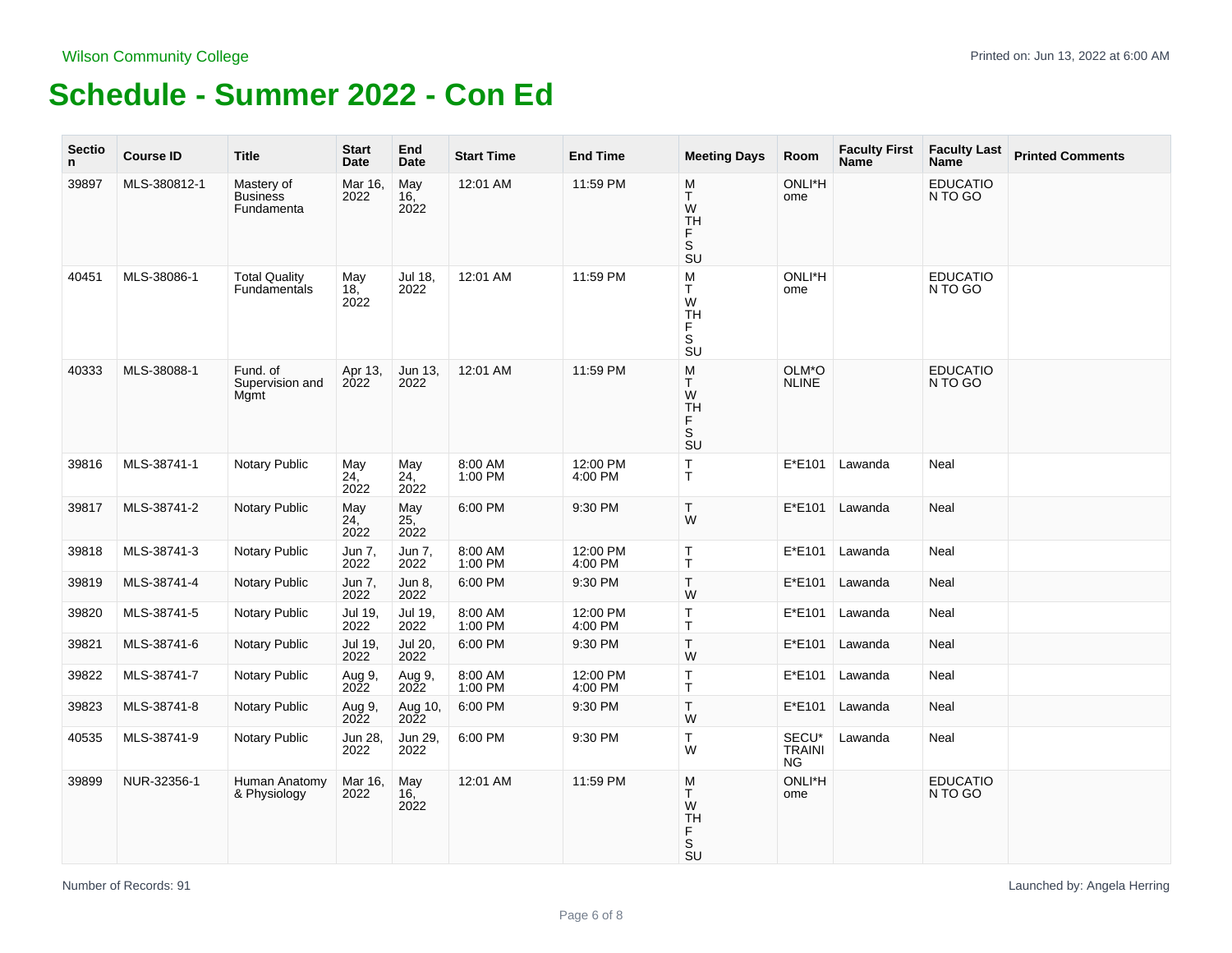| <b>Sectio</b><br>n | <b>Course ID</b> | <b>Title</b>                          | <b>Start</b><br>Date | End<br>Date            | <b>Start Time</b>                                              | <b>End Time</b>                                                | <b>Meeting Days</b>                                                                                                                                                     | Room                  | <b>Faculty First</b><br><b>Name</b> | <b>Faculty Last</b><br><b>Name</b> | <b>Printed Comments</b> |
|--------------------|------------------|---------------------------------------|----------------------|------------------------|----------------------------------------------------------------|----------------------------------------------------------------|-------------------------------------------------------------------------------------------------------------------------------------------------------------------------|-----------------------|-------------------------------------|------------------------------------|-------------------------|
| 39847              | NUR-32401-1      | Nurse Aide Level                      | May<br>16,<br>2022   | Aug 3,<br>2022         | 8:30 AM<br>8:30 AM<br>8:30 AM<br>8:30 AM<br>8:30 AM<br>8:30 AM | 3:30 PM<br>3:30 PM<br>3:30 PM<br>3:30 PM<br>3:30 PM<br>3:30 PM | M, T<br>M, T<br>M, T<br>W<br>W<br>W                                                                                                                                     | $G*G11$<br>5          | Carlie                              | Wilson                             |                         |
| 39848              | NUR-32401-2      | Nurse Aide Level                      | May<br>18,<br>2022   | Aug 4,<br>2022         | 8:30 AM<br>8:30 AM<br>8:30 AM                                  | 3:30 PM<br>3:30 PM<br>3:30 PM                                  | W, TH<br>W, TH<br>W, TH                                                                                                                                                 | $G^*G11$<br>5         | Pam                                 | <b>Barnes</b>                      |                         |
| 39806              | OSH-30121-2      | <b>Forklift Operation</b><br>Training | Jun 8,<br>2022       | Jun 8,<br>2022         | 8:00 AM                                                        | 2:00 PM                                                        | W                                                                                                                                                                       | E*E101                | Kimberly                            | <b>Barnes</b>                      |                         |
| 39807              | OSH-30121-3      | <b>Forklift Operation</b><br>Training | Jul 13,<br>2022      | Jul 13,<br>2022        | 8:00 AM                                                        | 2:00 PM                                                        | W                                                                                                                                                                       | E*E101                | Kimberly                            | <b>Barnes</b>                      |                         |
| 39808              | OSH-30121-4      | <b>Forklift Operation</b><br>Training | Aug 10,<br>2022      | Aug 10,<br><b>2022</b> | 8:00 AM                                                        | 2:00 PM                                                        | W                                                                                                                                                                       | E*E101                | Kimberly                            | <b>Barnes</b>                      |                         |
| 39898              | OST-310010-1     | Intro MS<br>PowerPoint 2013           | Mar 16,<br>2022      | May<br>16,<br>2022     | 12:01 AM                                                       | 11:59 PM                                                       | M<br>$\mathsf{T}$<br>W<br>TH<br>F<br>S<br>$\overline{\mathsf{S}}\mathsf{U}$                                                                                             | ONLI*H<br>ome         |                                     | <b>EDUCATIO</b><br>N TO GO         |                         |
| 39896              | OST-310016-1     | Introduction<br>Microsoft Excel 2     | Mar 16,<br>2022      | May<br>16,<br>2022     | 12:01 AM                                                       | 11:59 PM                                                       | M<br>T<br>W<br><b>TH</b><br>F<br>S<br><b>SU</b>                                                                                                                         | ONLI*H<br>ome         |                                     | <b>EDUCATIO</b><br>N TO GO         |                         |
| 40337              | OST-310019-1     | Introduction to<br>Quickbooks Onl     | Apr 13,<br>2022      | Jun 13,<br>2022        | 12:01 AM                                                       | 11:59 PM                                                       | $\mathsf{M}% _{T}=\mathsf{M}_{T}\!\left( a,b\right) ,\ \mathsf{M}_{T}=\mathsf{M}_{T}\!\left( a,b\right) ,$<br>T.<br>${\sf W}$<br><b>TH</b><br>F<br>S<br>$\overline{S}U$ | OLM*O<br><b>NLINE</b> |                                     | <b>EDUCATIO</b><br>N TO GO         |                         |
| 40450              | OST-310019-2     | Introduction to<br>Quickbooks Onl     | May<br>18,<br>2022   | Jul 18,<br>2022        | 12:01 AM                                                       | 11:59 PM                                                       | M<br>T<br>W<br><b>TH</b><br>F<br>$\mathbb S$<br>$\overline{S}U$                                                                                                         | ONLI*H<br>ome         |                                     | <b>EDUCATIO</b><br>N TO GO         |                         |
| 39803              | OST-310020-1     | M S Excel for the<br>Workplace        | Jun 28,<br>2022      | Jun 30,<br>2022        | 9:00 AM                                                        | 12:00 PM                                                       | T<br><b>TH</b>                                                                                                                                                          |                       | A*A112 Gretchen                     | McKeithan                          |                         |
| 39804              | OST-310020-2     | M S Excel for the<br>Workplace        | Jul 26,<br>2022      | Jul 28,<br>2022        | 9:00 AM                                                        | 12:00 PM                                                       | T<br><b>TH</b>                                                                                                                                                          |                       | A*A112 Gretchen                     | McKeithan                          |                         |